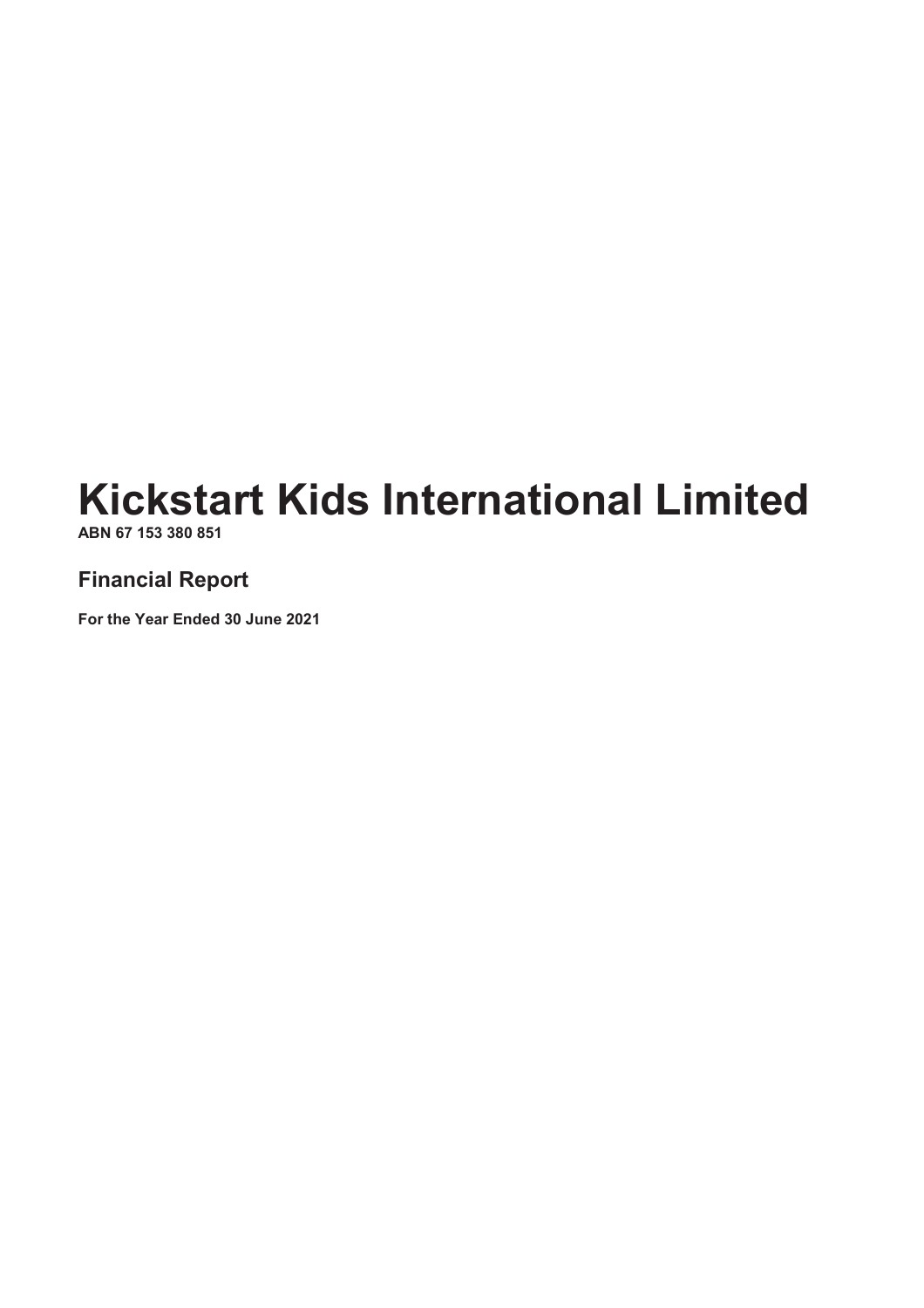ABN 67 153 380 851

### **Contents**

For the Year Ended 30 June 2021

|                                                            | Page      |
|------------------------------------------------------------|-----------|
| <b>Financial Statements</b>                                |           |
| Statement of Profit or Loss and Other Comprehensive Income |           |
| <b>Statement of Financial Position</b>                     | 2         |
| Statement of Changes in Equity                             | 3         |
| <b>Statement of Cash Flows</b>                             | 4         |
| Notes to the Financial Statements                          | $5 - 12$  |
| Directors' Declaration                                     | 13        |
| Independent Auditor's Report                               | $14 - 16$ |
| Auditors Independence Declaration                          | 17        |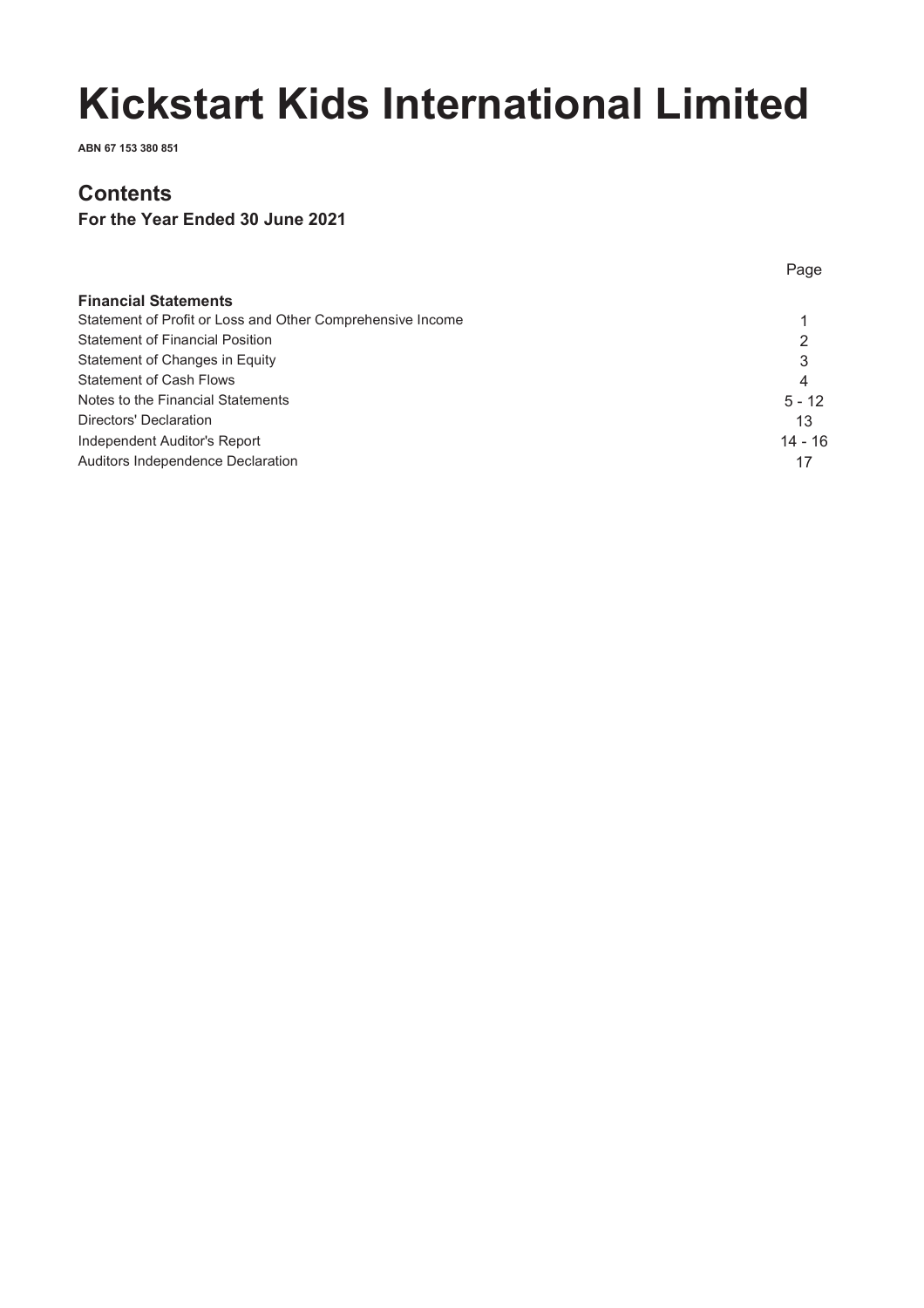ABN 67 153 380 851

### Statement of Profit or Loss and Other Comprehensive Income For the Year Ended 30 June 2021

|                                                     |             | 2021      | 2020       |
|-----------------------------------------------------|-------------|-----------|------------|
|                                                     | <b>Note</b> | \$        | \$         |
| Donations and gifts                                 | 4           | 109,673   | 95,790     |
| Interest income                                     |             | 11        | 8          |
| International program expenditure                   | 11          | (73, 678) | (101, 910) |
| Fundraising costs                                   |             | (3, 842)  | (6,640)    |
| Administrative expenditure                          |             | (1,000)   | (760)      |
| Surplus/(Deficit) before income tax                 |             | 31,164    | (13, 512)  |
| Income tax expense                                  |             |           |            |
| Surplus/(Deficit) for the year                      |             | 31,164    | (13, 512)  |
| Other comprehensive income for the year, net of tax |             |           |            |
| Total comprehensive income for the year             |             | 31,164    | (13, 512)  |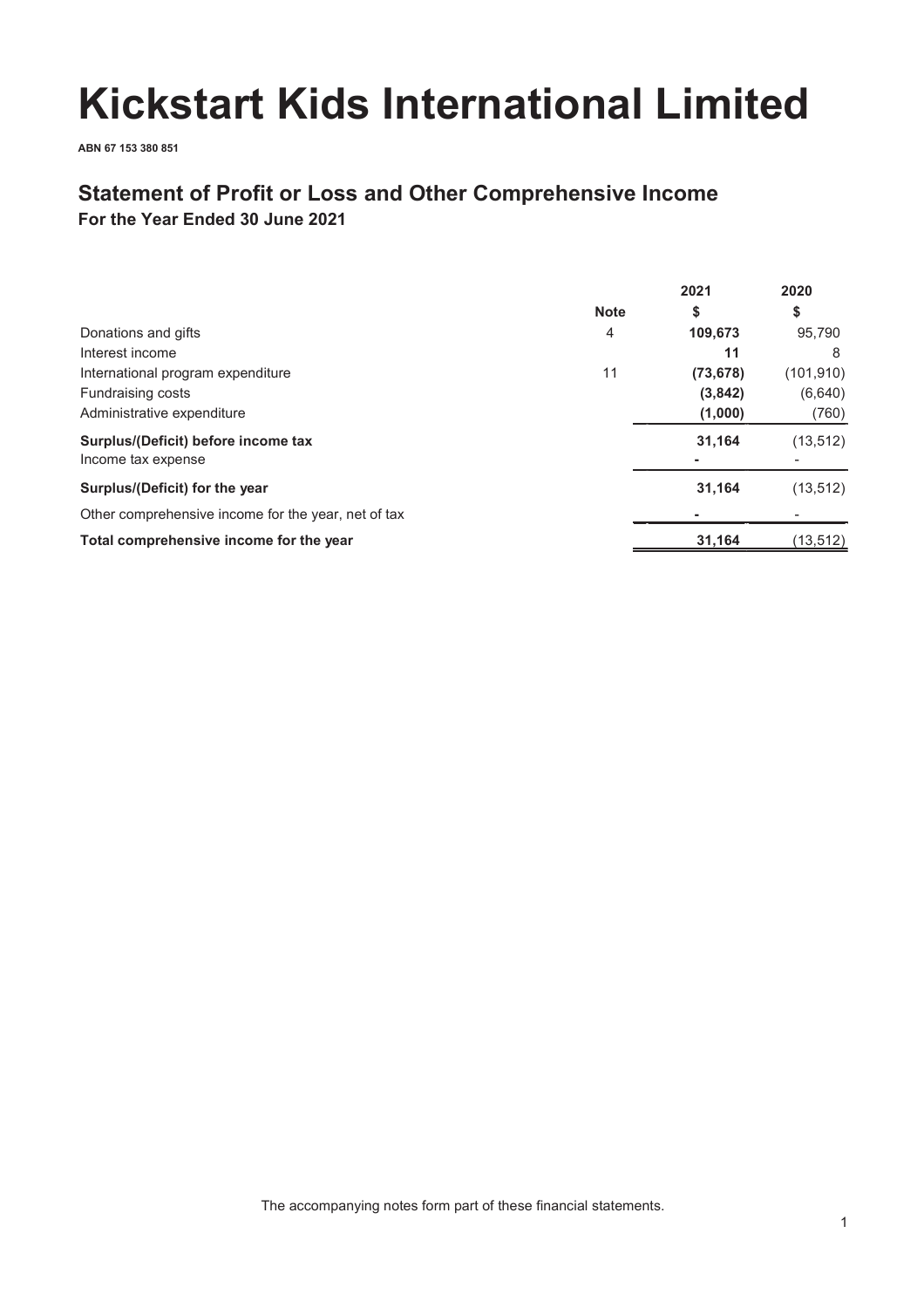ABN 67 153 380 851

### Statement of Financial Position

As At 30 June 2021

|                                                                     | <b>Note</b> | 2021<br>\$       | 2020<br>\$       |
|---------------------------------------------------------------------|-------------|------------------|------------------|
| <b>ASSETS</b><br><b>CURRENT ASSETS</b><br>Cash and cash equivalents | 6           | 58,732           | 30,144           |
| Trade and other receivables<br><b>TOTAL CURRENT ASSETS</b>          | 7           | 12,840<br>71,572 | 10,264<br>40,408 |
| <b>TOTAL ASSETS</b>                                                 |             | 71,572           | 40,408           |
| <b>LIABILITIES</b><br><b>TOTAL LIABILITIES</b>                      |             |                  |                  |
| <b>NET ASSETS</b>                                                   |             | 71,572           | 40,408           |
| <b>EQUITY</b><br>Accumulated funds                                  |             | 71,572           | 40,408           |
| <b>TOTAL EQUITY</b>                                                 |             | 71,572           | 40,408           |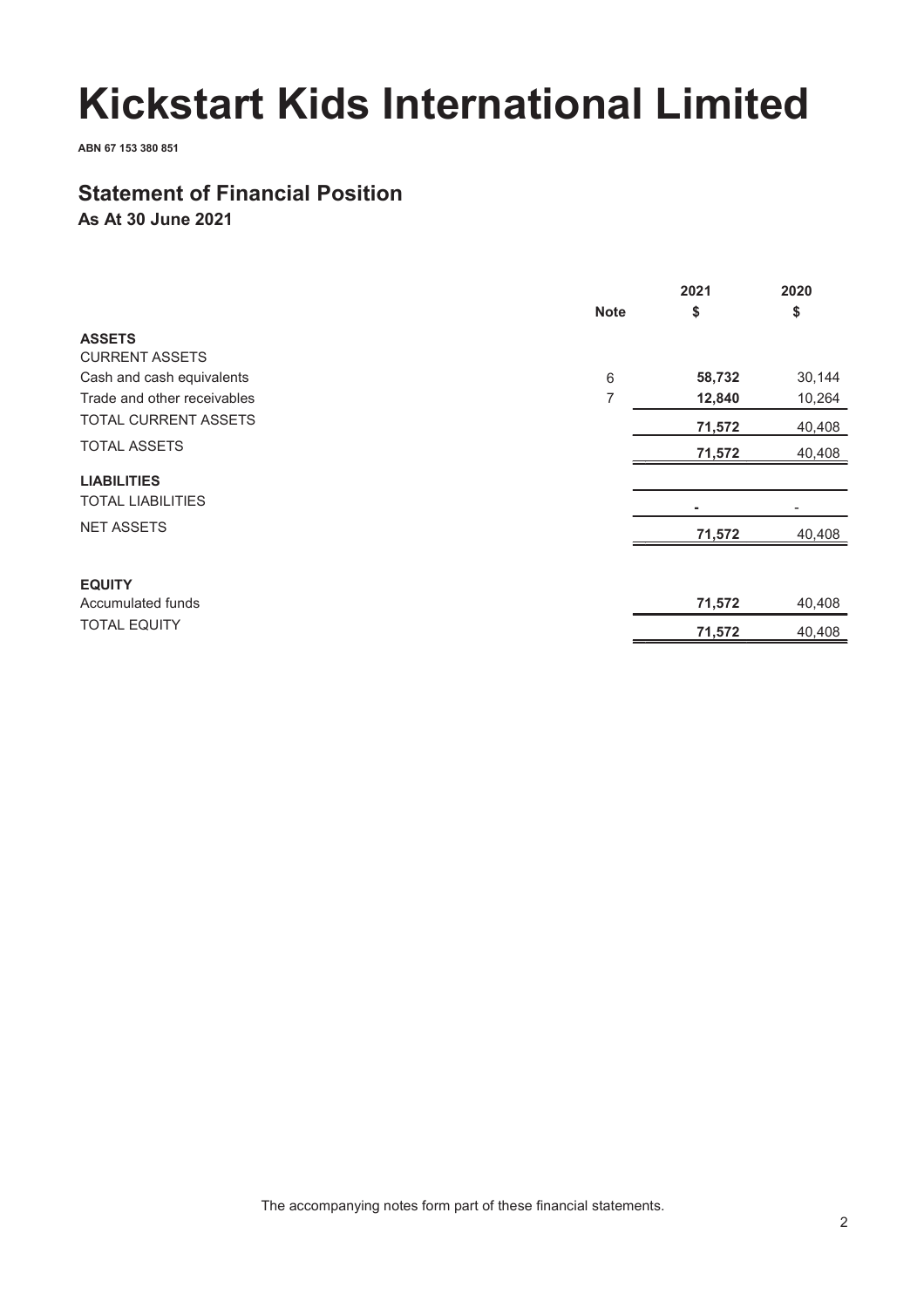ABN 67 153 380 851

### Statement of Changes in Equity

For the Year Ended 30 June 2021

2021

|                                         | <b>Accumulated</b>    |        |
|-----------------------------------------|-----------------------|--------|
|                                         | Total<br><b>Funds</b> |        |
|                                         |                       | S      |
| 1 July 2020                             | 40.408                | 40,408 |
| Total comprehensive income for the year | 31.164                | 31,164 |
| Balance at 30 June 2021                 | 71.572                | 71,572 |

2020

|                                         | <b>Accumulated</b> |          |
|-----------------------------------------|--------------------|----------|
|                                         | <b>Funds</b>       |          |
|                                         |                    | S        |
| Balance at 1 July 2019                  | 53.920             | 53.920   |
| Total comprehensive income for the year | (13.512)           | (13,512) |
| Balance at 30 June 2020                 | 40.408             | 40,408   |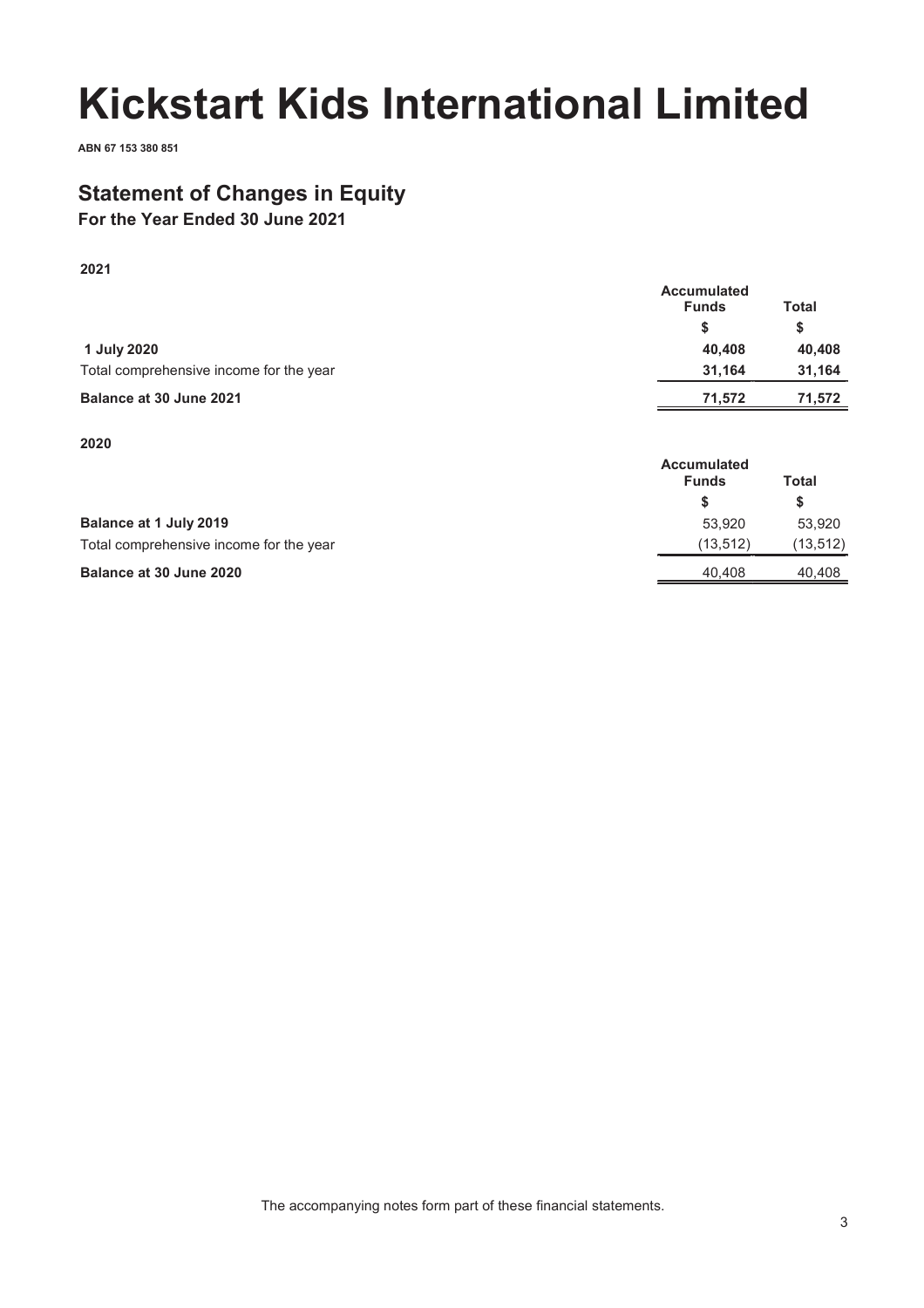ABN 67 153 380 851

### Statement of Cash Flows

For the Year Ended 30 June 2021

|                                                           | <b>Note</b> | 2021<br>\$ | 2020<br>\$ |
|-----------------------------------------------------------|-------------|------------|------------|
| <b>CASH FLOWS FROM OPERATING ACTIVITIES:</b>              |             |            |            |
| Cash receipts from donors and fundraising activities      |             | 107,097    | 107,731    |
| Interest received                                         |             | 11         | 8          |
| Cash payments to international programs                   |             | (73, 678)  | (101, 910) |
| Payments to suppliers                                     |             | (4, 842)   | (9,829)    |
| Net cash provided by/(used in) operating activities       |             | 28,588     | (4,000)    |
| <b>CASH FLOWS FROM INVESTING ACTIVITIES:</b>              |             |            |            |
| <b>CASH FLOWS FROM FINANCING ACTIVITIES:</b>              |             |            |            |
| Net increase/(decrease) in cash and cash equivalents held |             | 28,588     | (4,000)    |
| Cash and cash equivalents at beginning of year            |             | 30,144     | 34,144     |
| Cash and cash equivalents at end of financial year        | 6           | 58,732     | 30,144     |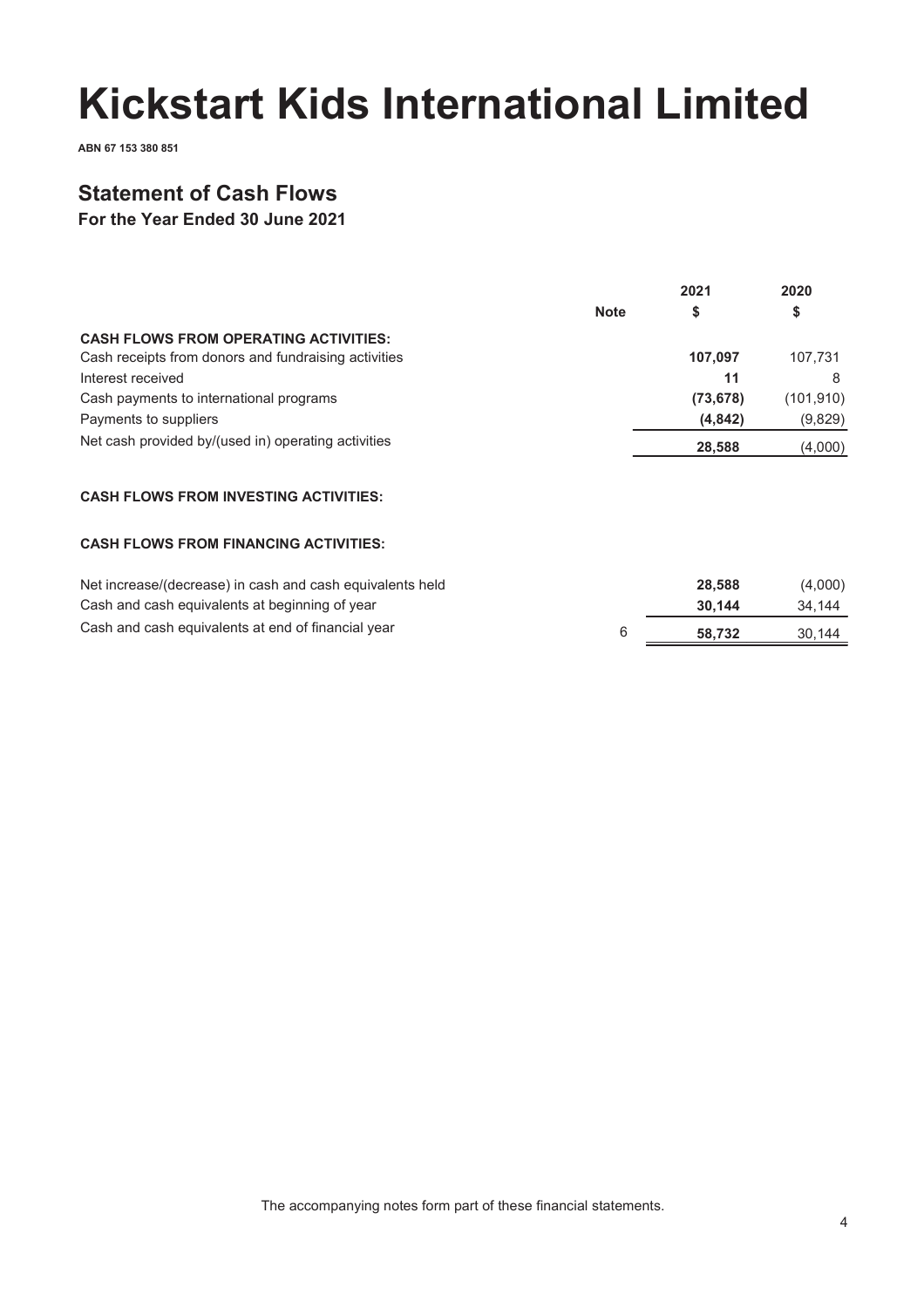ABN 67 153 380 851

### Notes to the Financial Statements For the Year Ended 30 June 2021

The financial report covers Kickstart Kids International Limited as an individual entity. Kickstart Kids International Limited is a not-for-profit Company limited by guarantee, registered and domiciled in Australia.

The principal activities of the Company for the year ended 30 June 2021 was to work with impoverished communities in sustainable ways to kick-start the lives of orphans and vulnerable children in Kenya.

The functional and presentation currency of Kickstart Kids International Limited is Australian dollars.

On 30 October 2013, in accordance with the Constitution, Kickstart's board of directors approved the establishment of a relief fund called Kickstart Kid's International Overseas Aid Fund ("The Fund"). The governing body members of The Fund are the directors of Kickstart.

Comparatives are consistent with prior years, unless otherwise stated.

#### 1 Basis of Preparation

The financial statements are general purpose financial statements that have been prepared in accordance with the Australian Accounting Standards - Reduced Disclosure Requirements and the *Australian Charities and Not-for-profits Commission Act 2012.*, the New South Wales Charitable Fundraising Act 1991, the Victorian Fundraising Act 1998, the Western Australian Charitable Collections Act 1946 and associated Regulations.

#### 2 Summary of Significant Accounting Policies

#### (a) Revenue and other income

Revenue is recognised when the amount of the revenue can be measured reliably, it is probable that economic benefits associated with the transaction will flow to the Company and specific criteria relating to the type of revenue as noted below, has been satisfied.

Revenue is measured at the fair value of the consideration received or receivable and is presented net of returns, discounts and rebates.

#### Donations

Donations and bequests are recognised as revenue when received:

- by the company; or
- by another entity on behalf of the company.

Various services are donated to Kickstart. No assessment of the value of these services is included in the financial statements.

#### Interest revenue

Interest is recognised using the effective interest method.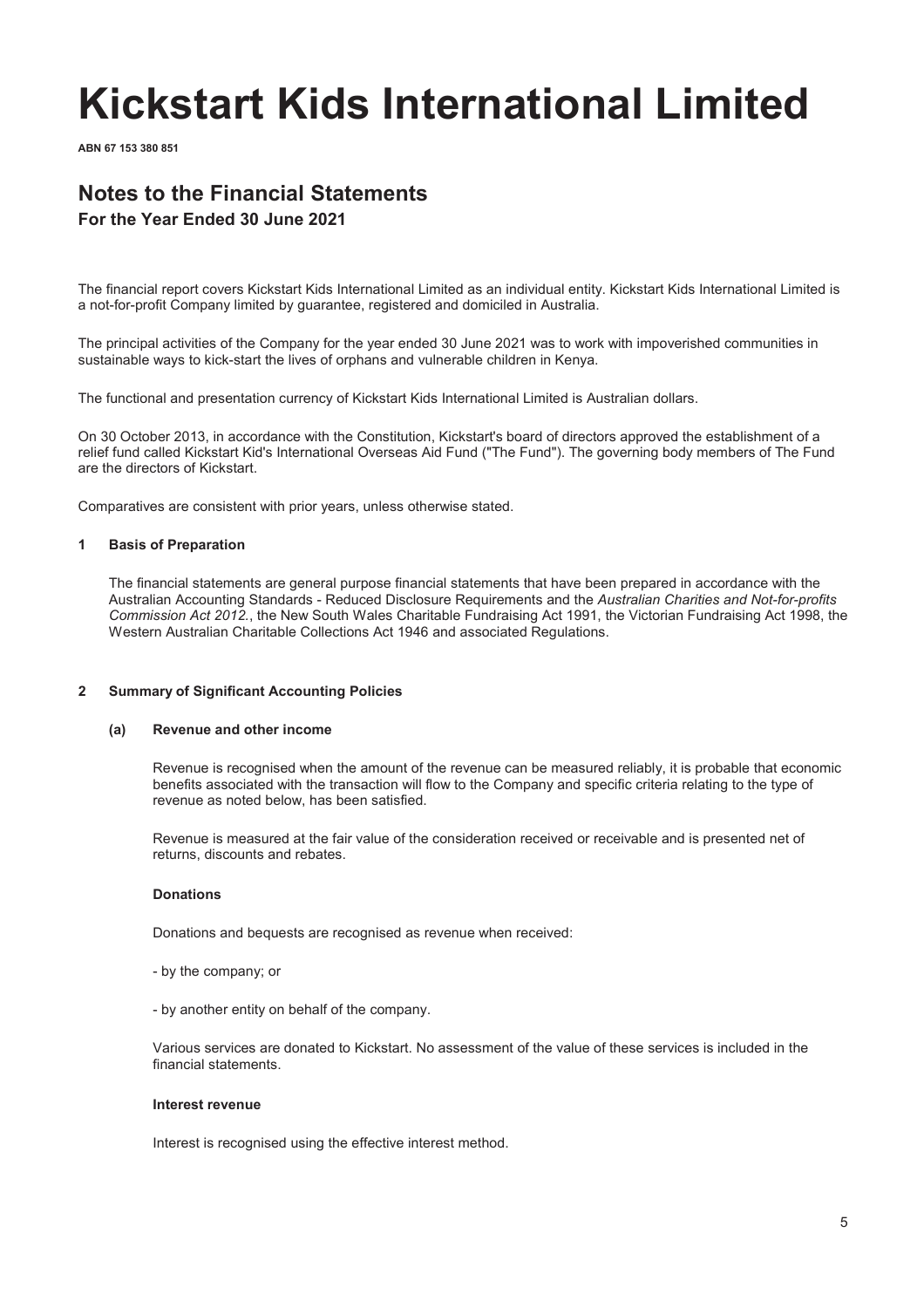ABN 67 153 380 851

### Notes to the Financial Statements

For the Year Ended 30 June 2021

#### 2 Summary of Significant Accounting Policies

#### (b) Income Tax

The Company is exempt from income tax under Division 50 of the *Income Tax Assessment Act 1997*.

#### (c) Financial instruments

Financial instruments are recognised initially on the date that the Company becomes party to the contractual provisions of the instrument.

On initial recognition, all financial instruments are measured at fair value plus transaction costs (except for instruments measured at fair value through profit or loss where transaction costs are expensed as incurred).

#### Financial assets

All recognised financial assets are subsequently measured in their entirety at either amortised cost or fair value, depending on the classification of the financial assets.

#### *Classification*

On initial recognition, the Company classifies its financial assets into the following categories, those measured at:

- amortised cost
- fair value through profit or loss FVTPL
- fair value through other comprehensive income equity instrument (FVOCI equity)
- fair value through other comprehensive income debt investments (FVOCI debt)

Financial assets are not reclassified subsequent to their initial recognition unless the Company changes its business model for managing financial assets.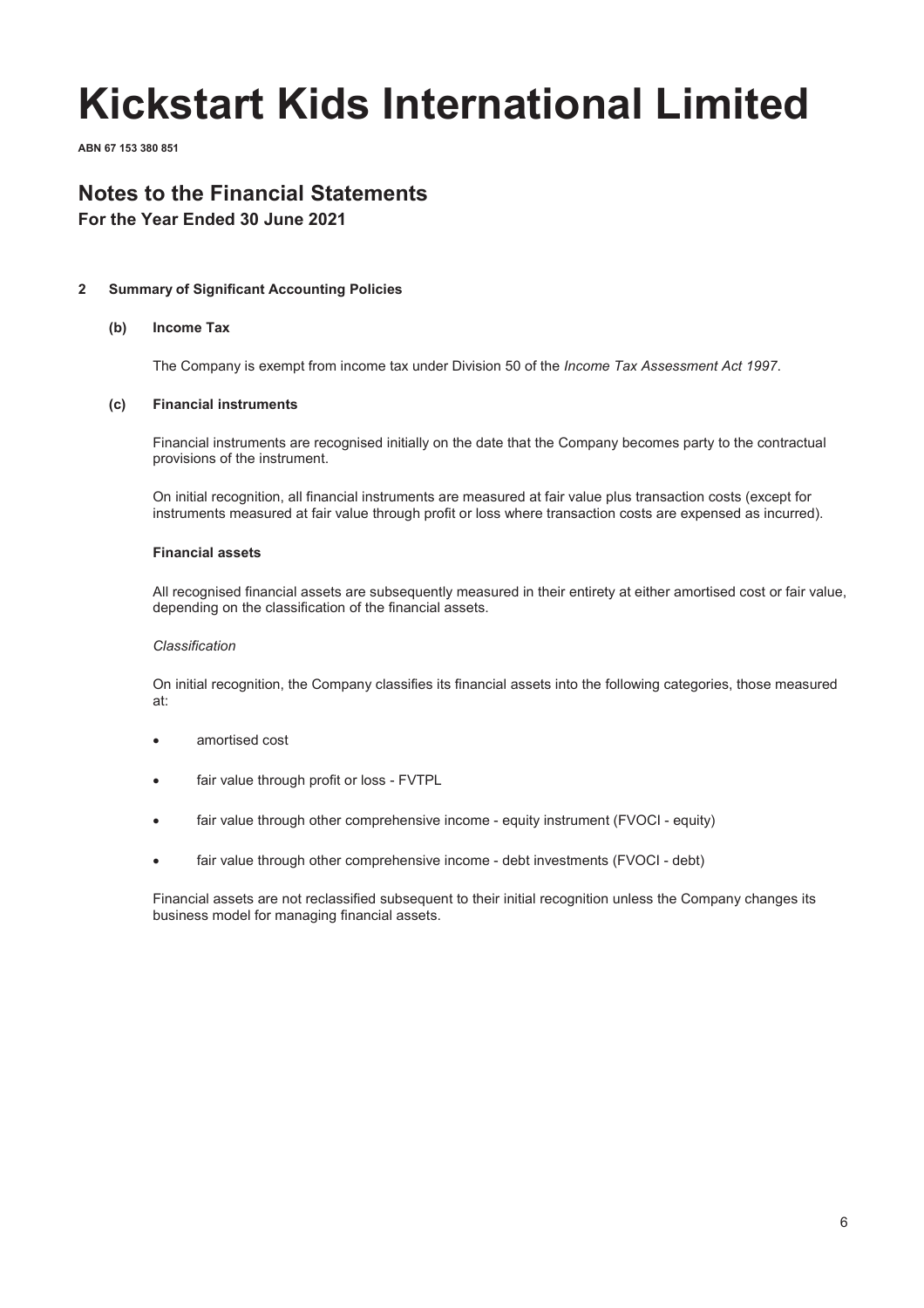ABN 67 153 380 851

### Notes to the Financial Statements For the Year Ended 30 June 2021

#### 2 Summary of Significant Accounting Policies

(c) Financial instruments

Financial assets

*Amortised cost*

Assets measured at amortised cost are financial assets where:

- the business model is to hold assets to collect contractual cash flows; and
- the contractual terms give rise on specified dates to cash flows are solely payments of principal and interest on the principal amount outstanding.

The Company's financial assets measured at amortised cost comprise trade and other receivables and cash and cash equivalents in the statement of financial position.

Subsequent to initial recognition, these assets are carried at amortised cost using the effective interest rate method less provision for impairment.

Interest income, foreign exchange gains or losses and impairment are recognised in surplus or deficit. Gain or loss on derecognition is recognised in surplus or deficit.

*Fair value through other comprehensive income*

The Company does not hold any financial assets measured at fair value through other comprehensive income.

*Financial assets through profit or loss*

The company does not hold any financial assets measured at fair value through profit or loss.

#### *Impairment of financial assets*

Impairment of financial assets is recognised on an expected credit loss (ECL) basis for the following assets:

financial assets measured at amortised cost

When determining whether the credit risk of a financial assets has increased significant since initial recognition and when estimating ECL, the Company considers reasonable and supportable information that is relevant and available without undue cost or effort. This includes both quantitative and qualitative information and analysis based on the Company's historical experience and informed credit assessment and including forward looking information.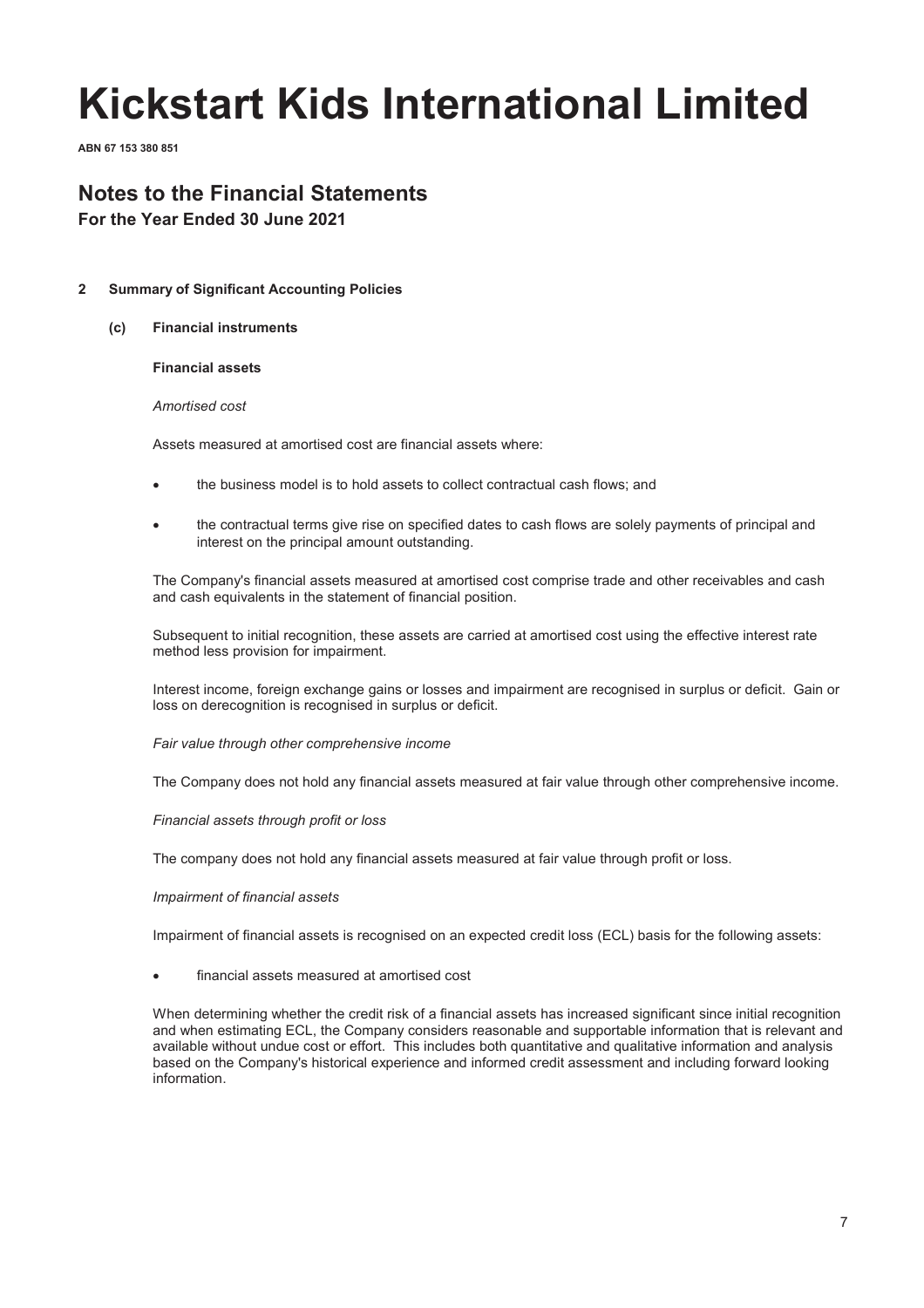ABN 67 153 380 851

### Notes to the Financial Statements

For the Year Ended 30 June 2021

#### 2 Summary of Significant Accounting Policies

#### (c) Financial instruments

#### Financial liabilities

The Company measures all financial liabilities initially at fair value less transaction costs, subsequently financial liabilities are measured at amortised cost using the effective interest rate method.

The financial liabilities of the Company comprise trade and other payables.

#### (d) Cash and cash equivalents

Cash and cash equivalents comprises cash on hand, demand deposits and short-term investments which are readily convertible to known amounts of cash and which are subject to an insignificant risk of change in value.

#### (e) Adoption of new and revised accounting standards

The Company has adopted all standards which became effective for the first time at 30 June 2021, the adoption of these standards has not caused any material adjustments to the reported financial position, performance or cash flow of the Company or refer to Note for details of the changes due to standards adopted.

#### 3 Critical Accounting Estimates and Judgments

The directors make estimates and judgements during the preparation of these financial statements regarding assumptions about current and future events affecting transactions and balances.

These estimates and judgements are based on the best information available at the time of preparing the financial statements, however as additional information is known then the actual results may differ from the estimates.

There are no critical judgements in applying accounting policies that are expected to have a significant effect on the amounts recognised in the financial statements.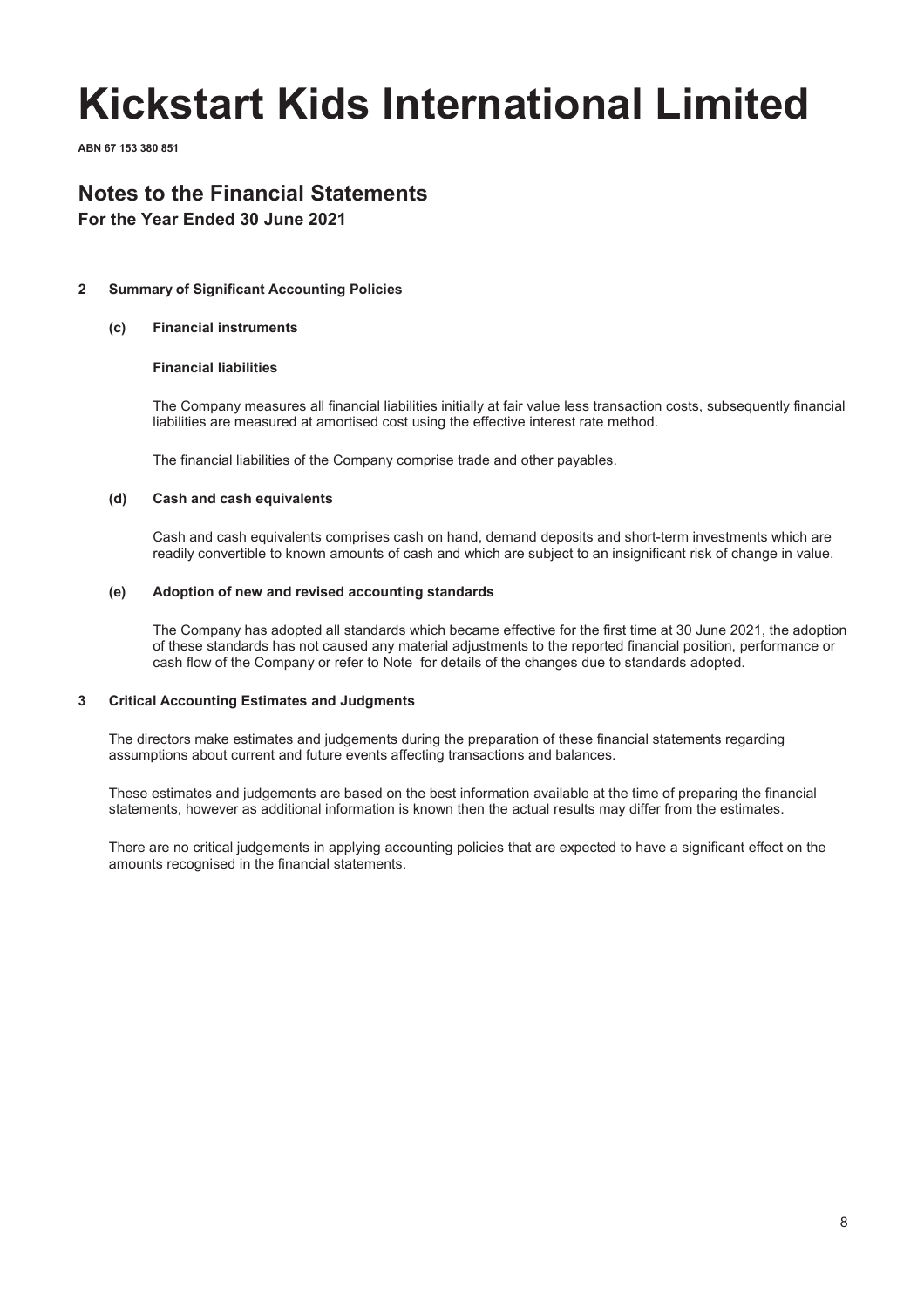ABN 67 153 380 851

### Notes to the Financial Statements

For the Year Ended 30 June 2021

#### 4 Revenue and Other Income

|                            | 2021    | 2020   |
|----------------------------|---------|--------|
|                            | \$      | \$     |
| <b>Donations and gifts</b> |         |        |
| Cash donations             | 57,092  | 45,693 |
| Fundraising appeals        | 20,772  | 25,888 |
| Monthly donations          | 28,109  | 20,496 |
| Directors' donations       | 3.700   | 3,713  |
|                            | 109,673 | 95,790 |

#### (a) Cash donations

Cash donations comprise donations from the Australian public.

#### (b) Fundraising appeals

As at 30 June 2021, Kickstart holds a fundraising licence in the states of New South Wales (CFN/20987), Victoria (11875) and Western Australia (22238). Kickstart has no obligations under its Victorian fundraising licence for the year ended 30 June 2021.

The NSW *Charitable Fundraising Act 1991* ("the Act") and supporting *Charitable Fundraising Regulation 2008* prescribe the manner in which fundraising appeals are conducted, controlled and reported in NSW. The amounts shown in the Statement of Comprehensive income are in accordance with Authority Condition 7, which is issued to Kickstart Kids International limited under Section 19 of the Act.

#### (c) Sponsorship

Sponsorship donations are contributed on a recurring monthly basis.

#### (d) Directors' donations

Director's donations are contributed by various directors and other members of Kickstart's personnel. In addition to supporting Kickstart's key objectives of international development aid, directors' donations are available to cover the administrative activities of Kickstart (refer note 6(a)). This helps to ensure that donations from Kickstart's general donors are applied toward Kickstart's core activities.

#### 5 International Program Expenditure

All international program expenditure during the current financial year related to Olturoto Children's Village Kenya, which is Kickstart's current development focus in partnership with Nanga Organisation, a Non-Governmental Organisation registered in Kenya.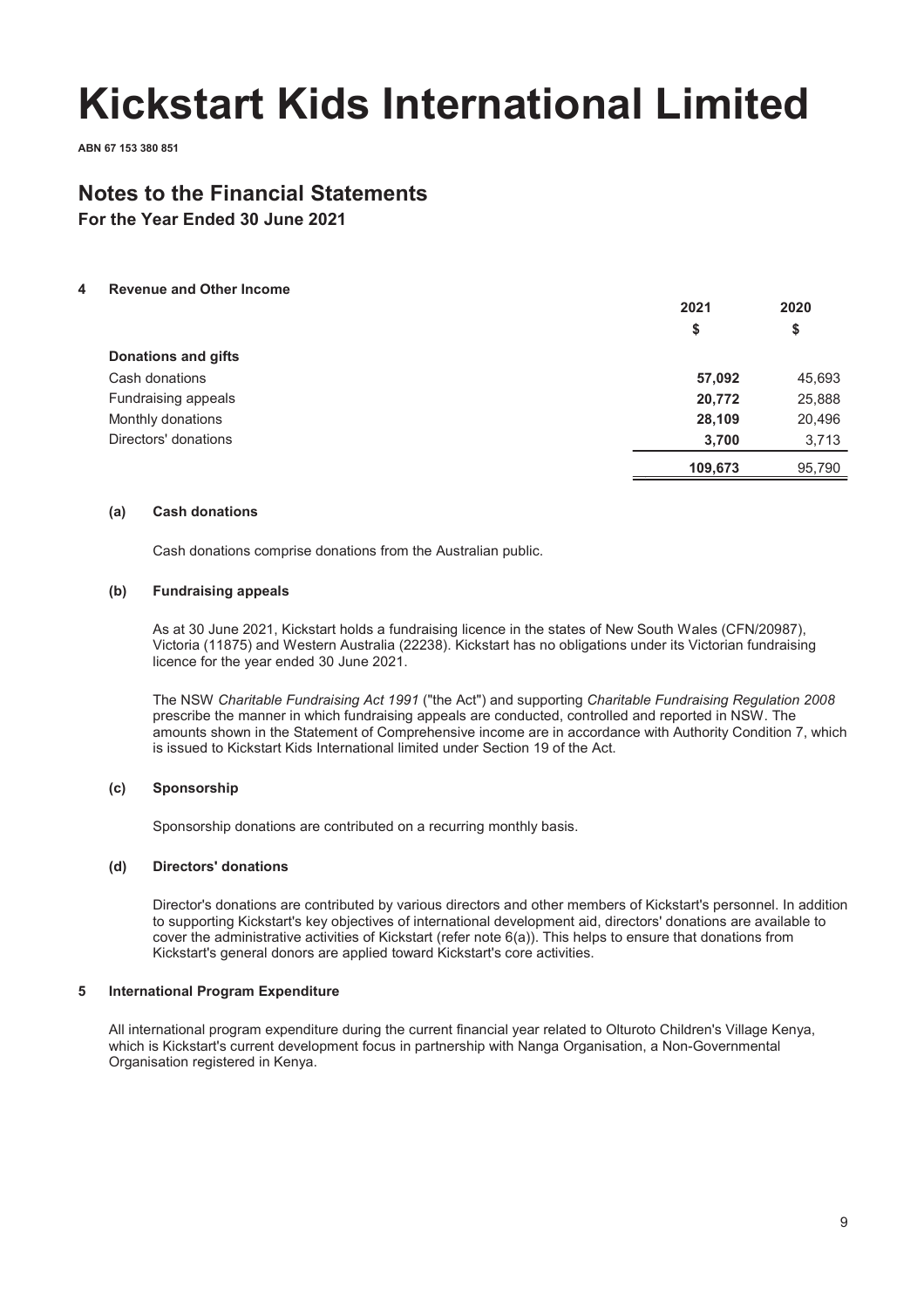ABN 67 153 380 851

### Notes to the Financial Statements

For the Year Ended 30 June 2021

#### 6 Cash and Cash Equivalents

|              | 2021   | 2020   |
|--------------|--------|--------|
|              |        | S      |
| Cash at bank | 58,732 | 30,144 |
|              |        |        |

#### (a) Restriction on Funds

There are generally no specific restrictions placed by donors on funds donated to Kickstart.

Restricted funds are funds received or reserves held that must be spent on the designation purpose for which they were received or are held. They comprise:

- Government funding and related interest that must be spent in accordance with the terms of a funding agreement;

- Donations, grants and bequests where the donor indicates a preference for the use to which the funds are to be used;

- Donations received in response to specific purpose appeals; and

- Provisions for statutory entitlements due to employees.

Kickstart has a policy that administrative costs are met out of directors' donations rather than general donations. Accordingly, the component of the cash balance available for administrative expenditure is limited to the accumulated amount of directors' donations. The reminder of the cash balance is applied towards international programs and any fundraising activities. All other funds are restricted in that the Board has discretion to spend them on purposes for which Kickstart is established.

The amount of accumulated directors' donations available to meet future administrative expenditure is as follows:

|                                         | \$      |
|-----------------------------------------|---------|
| Balance at 1 July 2020                  | 23,789  |
| Directors' donations                    | 3,700   |
| Administrative expenditure              | (1,000) |
| Balance at 30 June 2021                 | 26,489  |
| Balance at 1 July 2019                  | 20,836  |
| Directors' donations for the year       | 3,713   |
| Administrative expenditure for the year | (760)   |
| Balance at 30 June 2020                 | 23,789  |

#### (b) Disposal of surplus

The governing instruments of Kickstart prohibit the distribution of any surplus to members. All income must be applied solely towards the promotion of the objects of Kickstart.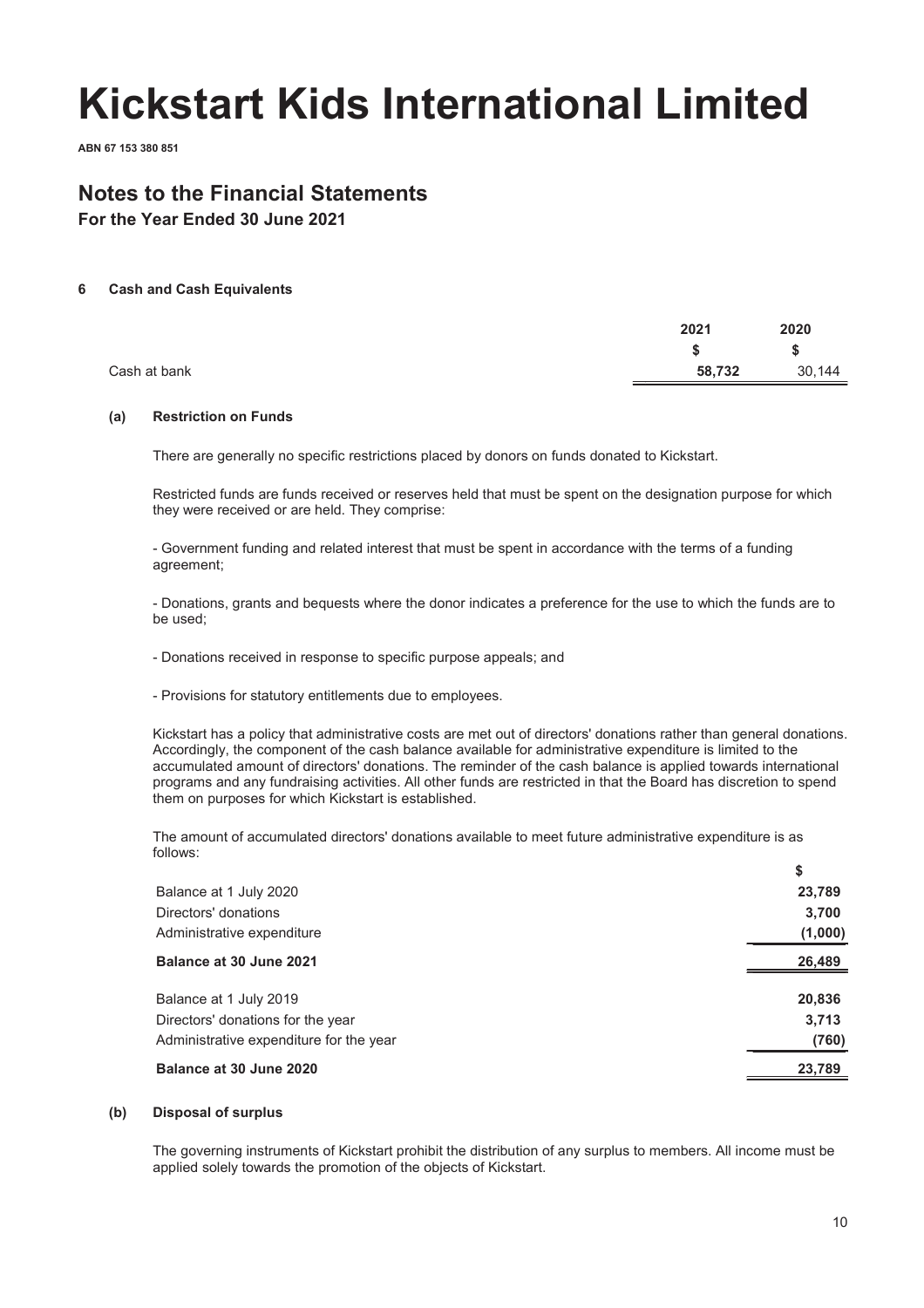ABN 67 153 380 851

### Notes to the Financial Statements

For the Year Ended 30 June 2021

#### 7 Trade and Other Receivables

|                          | 2021   | 2020   |
|--------------------------|--------|--------|
|                          |        | S      |
| <b>CURRENT</b>           |        |        |
| Accrued donation revenue | 12,840 | 10,264 |

Accrued donation revenue relates to donations made through a secure third party system which are remitted to Kickstart in the following month.

The carrying amount of trade receivables is considered a reasonable approximation of fair value due to the short-term nature of the balances.

The maximum exposure to credit risk at the reporting date is the fair value of each class of receivable in the financial statements.

#### 8 Members' Guarantee

The Company is incorporated under the *Corporations Act 2001* and is a Company limited by guarantee. If the Company is wound up, the constitution states that each member is required to contribute a maximum of \$ 1 each towards meeting any outstandings and obligations of the Company. At 30 June 2021 the number of members was 3 (2020: 3).

#### 9 Auditors' Remuneration

Kickstart is grateful to BDJ Partners for providing audit services on a pro bono basis in the current financial year.

#### 10 Contingencies

In the opinion of the directors, the Company did not have any contingencies at 30 June 2021 (30 June 2020:None).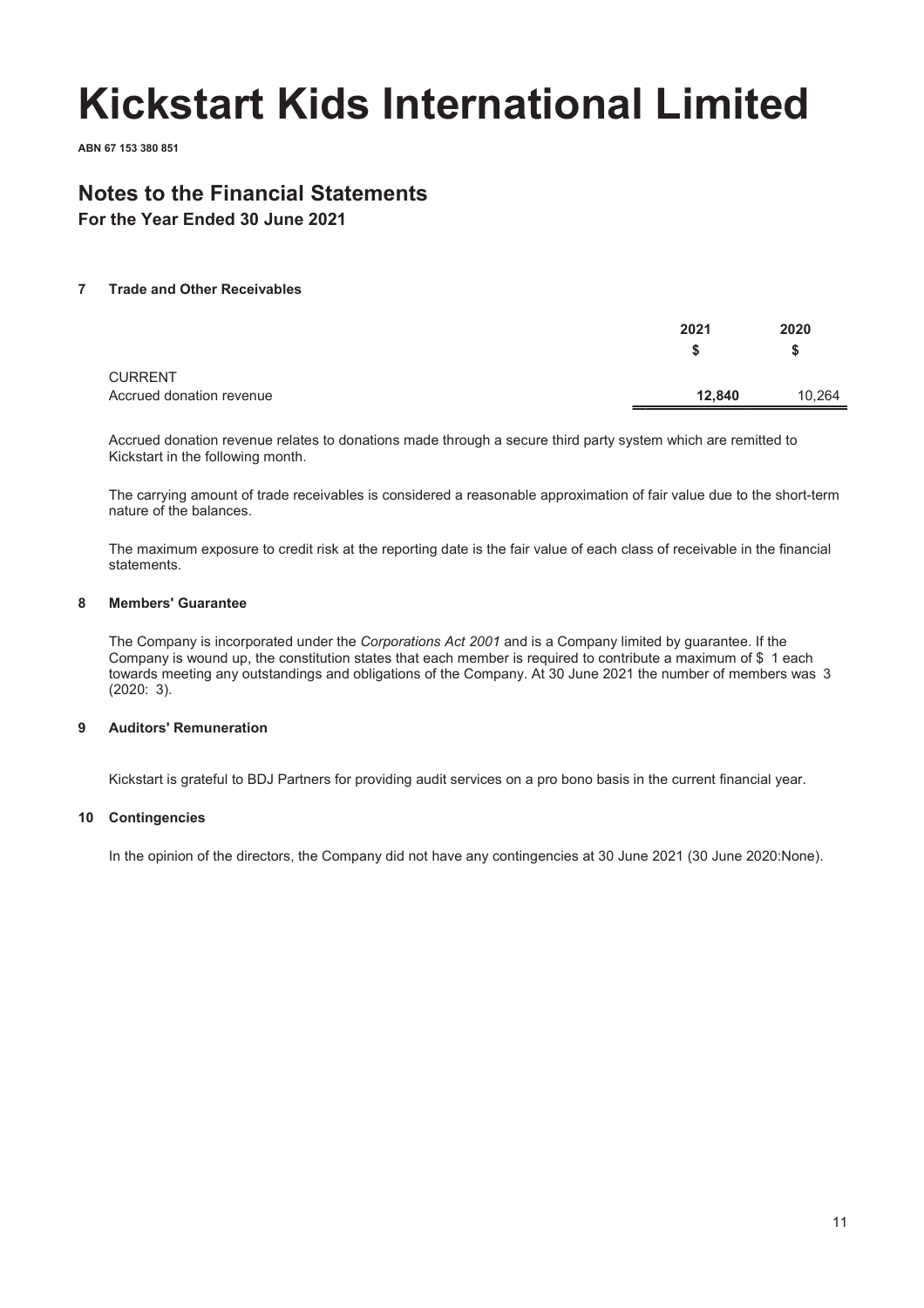**ABN 67 153 380 851**

### **Notes to the Financial Statements**

**For the Year Ended 30 June 2021**

#### **11 Related Parties**

#### **(a) The company's main related parties are as follows:**

The Company's sole related party is the Nanga Organization, a Non-Governmental Organisation incorporated in Kenya. James Woodward is a director of both the Company and the Nanga Organization.

#### **(b) Transactions with related parties**

Transactions between related parties are on normal commercial terms and conditions no more favourable than those available to other parties unless otherwise stated.

Kickstart provides funding to Nanga Organization to support projects for local communities in Kenya.

|                       | <b>Funding</b> |
|-----------------------|----------------|
|                       |                |
| Other related parties |                |
| Nanga Organization    | 73,678         |

#### **12 Events after the end of the Reporting Period**

The financial report was authorised for issue on 18 November 2021 by the directors.

No matters or circumstances have arisen since the end of the financial year which significantly affected or may significantly affect the operations of the Company, the results of those operations or the state of affairs of the Company in future financial years.

#### **13 Company Details**

The registered office and principal place of business of the company is: Kickstart Kids International Limited C/O BDJ Partners Level 8, 124 Walker Street North Sydney NSW 2060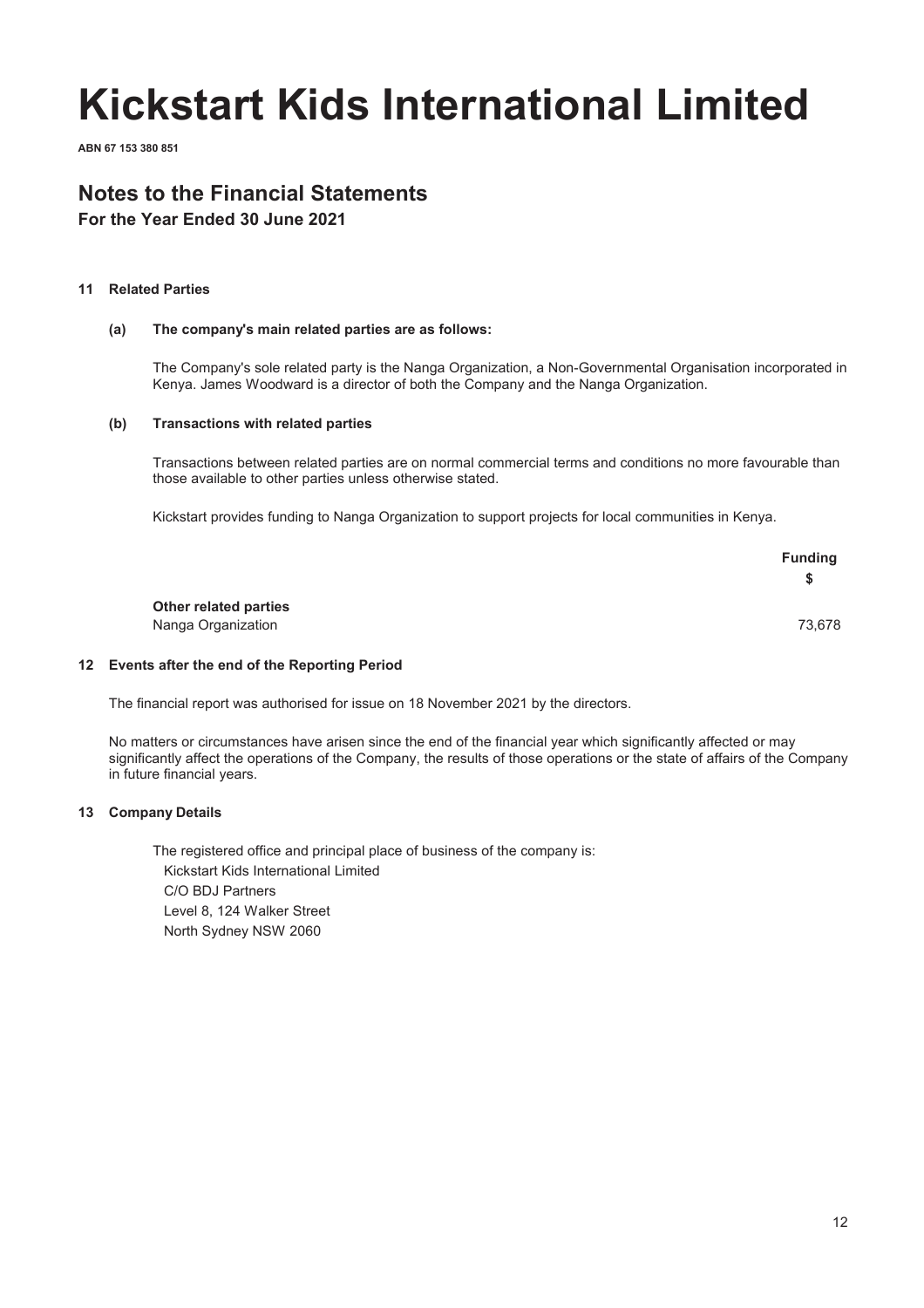ABN 67 153 380 851

### Directors' Declaration

The directors of the Company declare that:

- 1. The financial statements and notes, as set out on pages 1 to 12, are in accordance with the Australian Charities and Not-for-profits Commission Act 2012 and:
	- a. comply with Australian Accounting Standards Reduced Disclosure Requirements; and
	- b. give a true and fair view of the financial position as at 30 June 2021 and of the performance for the year ended on that date of the Company.
- 2. In the directors' opinion, there are reasonable grounds to believe that the Company will be able to pay its debts as and when they become due and payable.
- 3. The provisions of the Charitable Fundraising Act 1991 (NSW), the Regulations under the Act and the conditions attached to the authority have been complied with for all income received and applied by the company from any of its fundraising appeals during the year ended 30 June 2021.

This declaration is made in accordance with subsection 60.15(2) of the Australian Charities and Not-for-profits Commission Regulation 2013 and a resolution of the Board of directors.

Director ................

James Woodward

Dated November 2021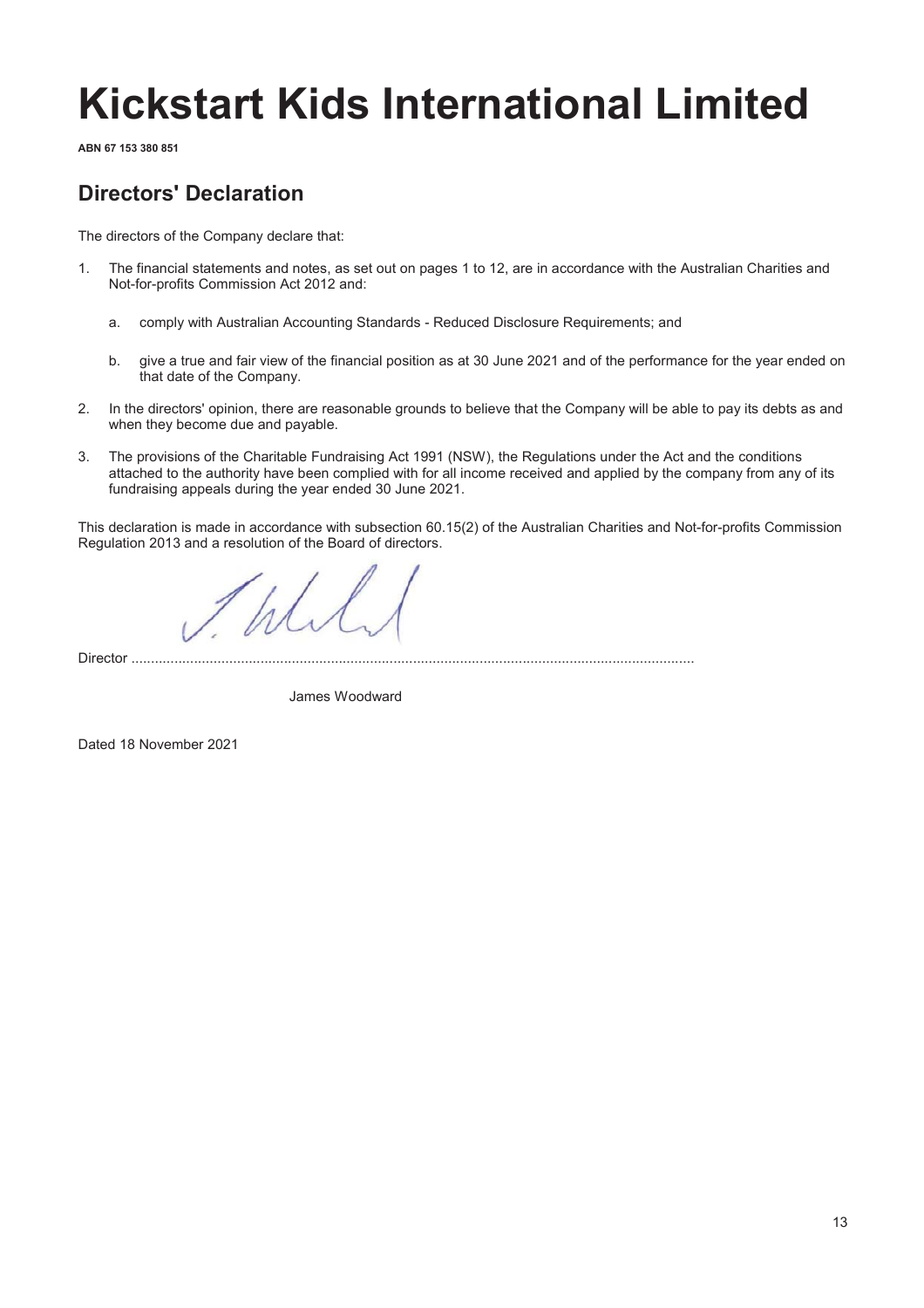**ABN 67 153 380 851**

### **Independent Auditor's Report to the members of Kickstart Kids International Limited**

**Report on the Audit of the Financial Report**

#### **Opinion**

We have audited the financial report of Kickstart Kids International Limited (the company), which comprises the statement of financial position as at 30 June 2021, the statement of profit or loss and other comprehensive income, the statement of changes in equity and the statement of cash flows for the year then ended, and notes to the financial statements, including a summary of significant accounting policies, and the directors' declaration.

In our opinion, the accompanying financial report of the company is in accordance with the Division 60 of the Australian Charities and Not-for-Profits Commission Act 2012 and the Charitable Fundraising Act 1991 (NSW), including:

- (i) giving a true and fair view of the company's financial position as at 30 June 2021 and of its financial performance for the year ended; and
- (ii) complying with Australian Accounting Standards Reduced Disclosure Requirements and Division 60 of the Australian Charities and Not-for-Profits Commission Regulation 2013.

#### **Basis for Opinion**

We conducted our audit in accordance with Australian Auditing Standards. Our responsibilities under those standards are further described in the *Auditor's Responsibilities for the Audit of the Financial Report* section of our report. We are independent of the company in accordance with the auditor independence requirements of the *Australian Charities and Not-for-profits Commission Act 2012* (ACNC Act) and the ethical requirements of the Accounting Professional and Ethical Standards Board's APES 110 *Code of Ethics for Professional Accountants* (the Code) that are relevant to our audit of the financial report in Australia. We have also fulfilled our other ethical responsibilities in accordance with the Code.

We believe that the audit evidence we have obtained is sufficient and appropriate to provide a basis for our opinion.

#### **Responsibilities of Directors for the Financial Report**

The directors of the company are responsible for the preparation of the financial report that gives a true and fair view in accordance with Division 60 of the Australian Charities and Not-for-Profits Commission Act 2012 and the Charitable Fundraising Act 1991 (NSW) and for such internal control as the directors determine is necessary to enable the preparation of the financial report that gives a true and fair view and is free from material misstatement, whether due to fraud or error.



**Tax Accounting** 

**Financial Advice** 

**Super** 

**Audit** 

**Loans** 

Phone  $+61299568500$ 

Email bdj@bdj.com.au

**Office** 

Level 8, 124 Walker Street North Sydney NSW 2060

Postal

PO Box 1664 North Sydney

 $bdi.com.au \cdot \cdot \cdot \cdot$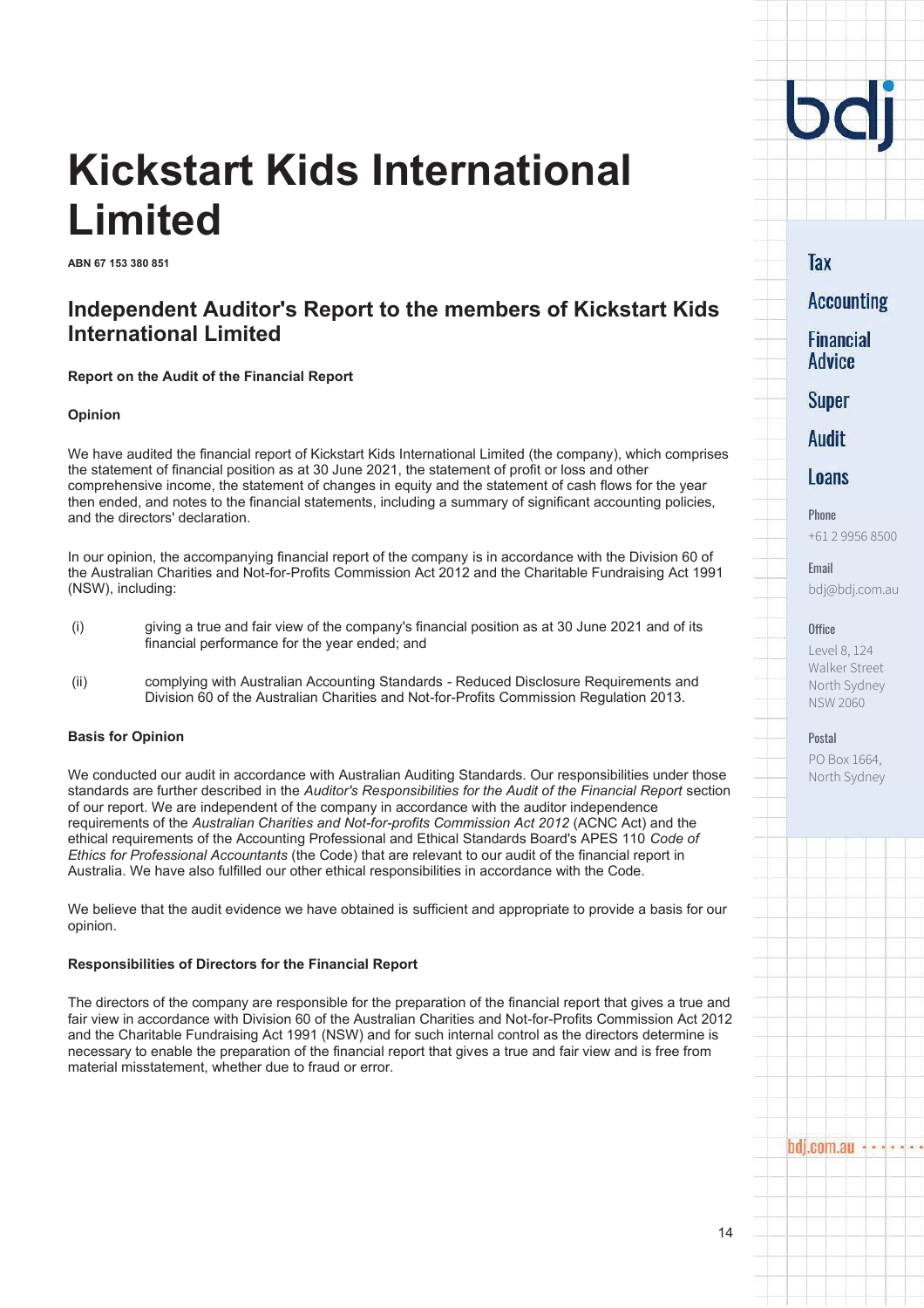In preparing the financial report, the directors are responsible for assessing the company's ability to continue as a going concern, disclosing, as applicable, matters related to going concern and using the going concern basis of accounting unless the directors either intend to liquidate the company or to cease operations, or have no realistic alternative but to do so.

Those charged with governance are responsible for overseeing the company's financial reporting process.

#### **Auditor's Responsibilities for the Audit of the Financial Report**

Our objectives are to obtain reasonable assurance about whether the financial report as a whole is free from material misstatement, whether due to fraud or error, and to issue an auditor's report that includes our opinion. Reasonable assurance is a high level of assurance, but is not a guarantee that an audit conducted in accordance with Australian Auditing Standards will always detect a material misstatement when it exists. Misstatements can arise from fraud or error and are considered material if, individually or in the aggregate, they could reasonably be expected to influence the economic decisions of users taken on the basis of the financial report.

As part of an audit in accordance with the Australian Auditing Standards, we exercise professional judgement and maintain professional scepticism throughout the audit. We also:

- Identify and assess the risks of material misstatement of the financial report, whether due to fraud or error, design and perform audit procedures responsive to those risks, and obtain audit evidence that is sufficient and appropriate to provide a basis for our opinion. The risk of not detecting a material misstatement resulting from fraud is higher than for one resulting from error, as fraud may involve collusion, forgery, intentional omissions, misrepresentations, or the override of internal control.
- Obtain an understanding of internal control relevant to the audit in order to design audit procedures that are appropriate in the circumstances, but not for the purpose of expressing an opinion on the effectiveness of the company's internal control.
- Evaluate the appropriateness of accounting policies used and the reasonableness of accounting estimates and related disclosures made by the directors.
- Conclude on the appropriateness of the directors' use of the going concern basis of accounting and, based on the audit evidence obtained, whether a material uncertainty exists related to events or conditions that may cast significant doubt on the company's ability to continue as a going concern. If we conclude that a material uncertainty exists, we are required to draw attention in our auditor's report to the related disclosures in the financial report or, if such disclosures are inadequate, to modify our opinion. Our conclusions are based on the audit evidence obtained up to the date of our auditor's report. However, future events or conditions may cause the company to cease to continue as a going concern.
- x Evaluate the overall presentation, structure and content of the financial report, including the disclosures, and whether the financial report represents the underlying transactions and events in a manner that achieves fair presentation.

We communicate with the directors regarding, among other matters, the planned scope and timing of the audit and significant audit findings, including any significant deficiencies in internal control that we identify during our audit.



**Tax Accounting Financial Advice Super Audit** Loans

 $bdi.com.au$   $\cdots$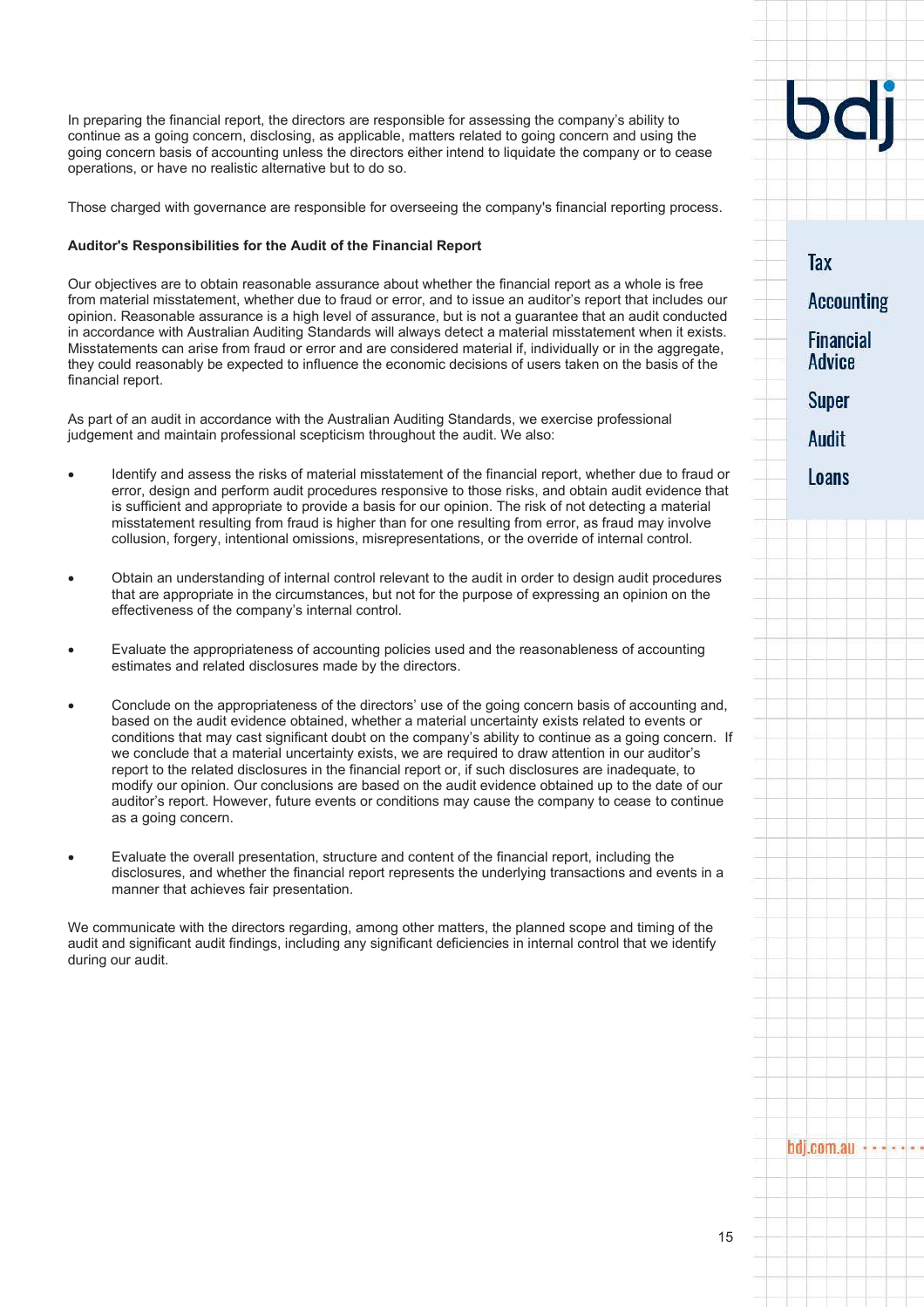We also provide the directors with a statement that we have complied with relevant ethical requirements regarding independence, and to communicate with them all relationships and other matters that may reasonably be thought to bear on our independence, and where applicable, related safeguards.

BDJ Partners

................................................

Gregory W Cliffe **Partner** 

25 November 2021



bdj.com.au ·······